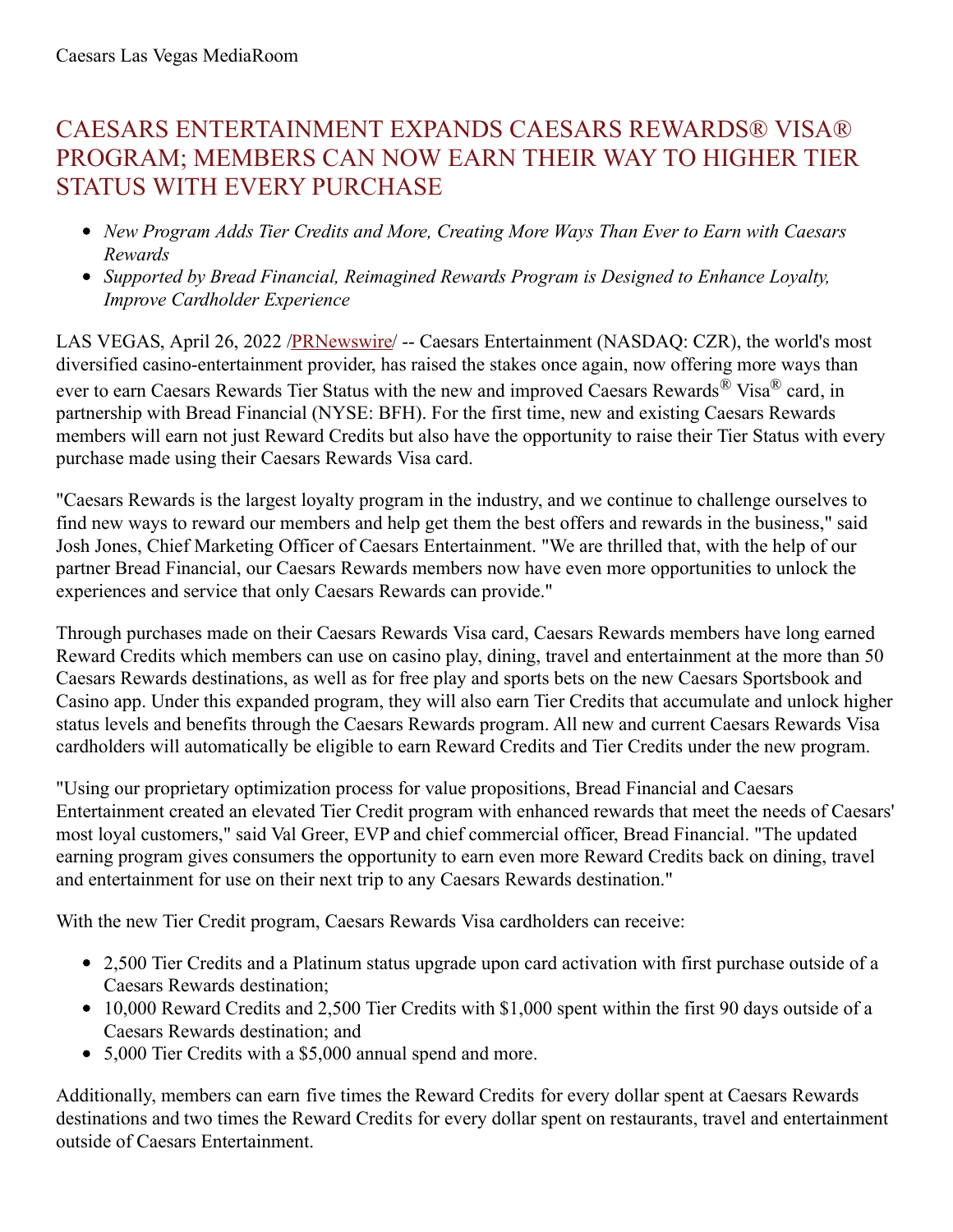Tier Credit levels within the Caesars Rewards program include Gold, Platinum, Diamond, Diamond Plus, Diamond Elite and Seven Stars. In addition to special offers for gaming, earning Reward Credits, turning Reward Credits into free play, exclusive pre-sale access for select shows and earning and redeeming Reward Credits on WSOP® poker play, highlights for each level include:

- Gold free bet during birthday month through Caesars Sportsbook, free or discounted hotel stays, one free night in Las Vegas, Atlantic City, Lake Tahoe or Reno for every 5,000 Tier Credits earned, and the ability to earn and redeem Reward Credits and more.
- Platinum complimentary valet and self-parking at participating destinations, monthly \$10 free bet through Caesars Sportsbook, free or discounted hotel stays, discounts at casino gift shops, complimentary stay at Atlantis, Paradise Island in The Bahamas, Tier Status match to Wyndham Rewards Platinum, discounts on select Norwegian Cruise Line® vacations and more.
- Diamond no resort fees on any hotel stay, monthly \$20 free bet through Caesars Sportsbook, \$100 celebration dinner, priority lines at hotel check-in, restaurants, casino cages and the Caesars Rewards Center, guaranteed room with 72 hours' notice in Atlantic City and Las Vegas, Tier Status match to Wyndham Rewards Diamond, two free nights at Caesars Palace Dubai and more.
- Diamond Plus complimentary access to VIP Laurel Lounge, monthly \$30 free bet through Caesars Sportsbook and more.
- Diamond Elite \$600 airfare credit on flights to Las Vegas, monthly \$75 free bet through Caesars Sportsbook and more.
- Seven Stars invitation to Seven Star Signature Events, \$500 celebration dinner, monthly \$150 free bet through Caesars Sportsbook, companion card, free upgrade to best available room at check-in, complimentary early check-in / late check-out, annual retreat to any Caesars Rewards destination with airfare up to \$1,200 round trip as well as \$500 dining folio, Congratulatory Voyage with Norwegian Cruise Line® and more.

Under the new Caesars Rewards Visa program, Bread Financial and Caesars will continue to provide on-site and online solutions to enhance acquisition and engagement, with select Caesars Entertainment destinations also offering on-site instant card issuance capabilities. The card utilizes tap-to-pay technology, is compatible with primary digital wallets and offers increased anti-fraud security to create a seamless and safe path-topurchase for all cardmembers.

With over 65 million members, Caesars Rewards is the largest loyalty program in the gaming industry. Caesars Rewards has continuously been recognized as one of the best customer loyalty programs by the Global Gaming Awards and USA Today Readers' Choice Awards. A fully connected ecosystem of gaming, hospitality, entertainment, nightlife, dining, and shopping, more than 50 destinations, and a full suite of mobile products are tied to the Caesars Rewards network. Members can earn and redeem credits across the network for the experiences they value most. Caesars Rewards members also have access to exclusive benefits and member rates at all Caesars Rewards destinations, invitation-only events, and once-in-a-lifetime experiences thanks to an extensive collection of sports, entertainment, celebrity chef, and travel partnerships.

For information on the expanded perks of Caesars Rewards as well as more on the advantages Caesars Rewards membership can bring and how to join, please visit [www.caesars.com/myrewards](https://c212.net/c/link/?t=0&l=en&o=3515122-1&h=3406072768&u=https%3A%2F%2Fc212.net%2Fc%2Flink%2F%3Ft%3D0%26l%3Den%26o%3D3341401-1%26h%3D2492032587%26u%3Dhttps%253A%252F%252Fc212.net%252Fc%252Flink%252F%253Ft%253D0%2526l%253Den%2526o%253D2956093-1%2526h%253D1287479314%2526u%253Dhttp%25253A%25252F%25252Fwww.caesars.com%25252Fmyrewards%2526a%253Dwww.caesars.com%25252Fmyrewards%26a%3Dwww.caesars.com%252Fmyrewards&a=www.caesars.com%2Fmyrewards).

## About Caesars Entertainment, Inc.

Caesars Entertainment, Inc. (NASDAQ: CZR) is the largest casino-entertainment company in the U.S. and one of the world's most diversified gaming-entertainment providers. Since its beginning in Reno, Nevada, in 1937, Caesars Entertainment has grown through development of new resorts, expansions and acquisitions. Caesars Entertainment's resorts operate primarily under the Caesars®, Harrah's®, Horseshoe® and Eldorado® brand names. Caesars Entertainment offers diversified amenities and one-of-a-kind destinations, with a focus